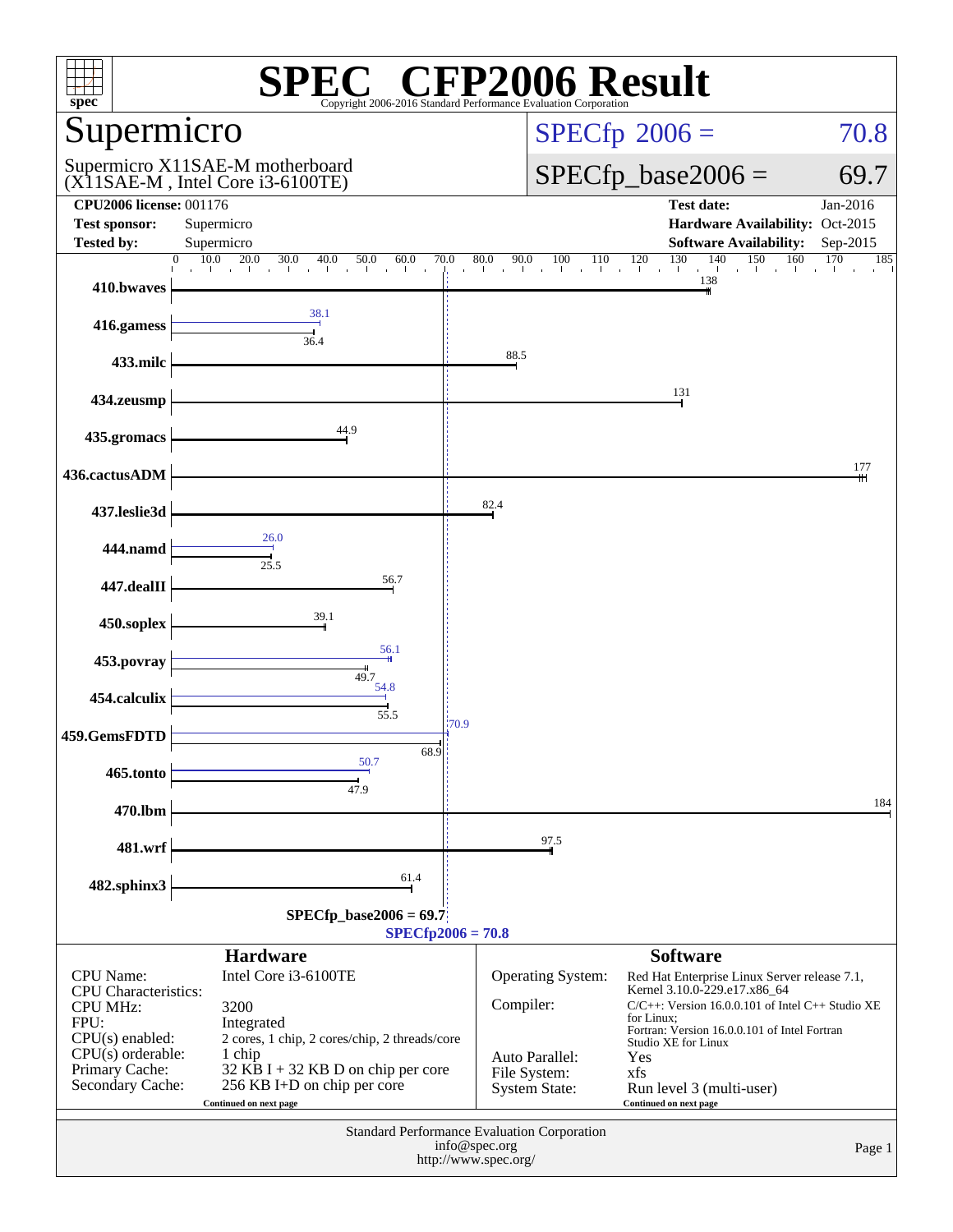

### Supermicro

#### (X11SAE-M , Intel Core i3-6100TE) Supermicro X11SAE-M motherboard

#### $SPECfp2006 = 70.8$  $SPECfp2006 = 70.8$

#### $SPECfp\_base2006 = 69.7$

| <b>CPU2006 license: 001176</b>                |                                                                      |                                         | <b>Test date:</b><br>Jan-2016               |  |  |  |
|-----------------------------------------------|----------------------------------------------------------------------|-----------------------------------------|---------------------------------------------|--|--|--|
| <b>Test sponsor:</b>                          | Supermicro                                                           |                                         | Hardware Availability: Oct-2015             |  |  |  |
| <b>Tested by:</b>                             | Supermicro                                                           |                                         | <b>Software Availability:</b><br>$Sep-2015$ |  |  |  |
| L3 Cache:<br>Other Cache:                     | $4 \text{ MB I+D}$ on chip per chip<br>None                          | <b>Base Pointers:</b><br>Peak Pointers: | $64$ -bit<br>$32/64$ -bit                   |  |  |  |
| Memory:<br>Disk Subsystem:<br>Other Hardware: | 16 GB (4 x 4 GB 1Rx8 PC4-2133P-U)<br>1 x 400 GB SATA III SSD<br>None | Other Software:                         | None                                        |  |  |  |

**[Results Table](http://www.spec.org/auto/cpu2006/Docs/result-fields.html#ResultsTable)**

| Results Table    |                                                                                                          |              |                |       |                |       |                |              |                |              |                |              |
|------------------|----------------------------------------------------------------------------------------------------------|--------------|----------------|-------|----------------|-------|----------------|--------------|----------------|--------------|----------------|--------------|
|                  | <b>Base</b>                                                                                              |              |                |       |                |       | <b>Peak</b>    |              |                |              |                |              |
| <b>Benchmark</b> | <b>Seconds</b>                                                                                           | <b>Ratio</b> | <b>Seconds</b> | Ratio | <b>Seconds</b> | Ratio | <b>Seconds</b> | <b>Ratio</b> | <b>Seconds</b> | <b>Ratio</b> | <b>Seconds</b> | <b>Ratio</b> |
| 410.bwayes       | 98.3                                                                                                     | 138          | 99.0           | 137   | 98.6           | 138   | 98.3           | 138          | 99.0           | 137          | 98.6           | <u>138</u>   |
| 416.gamess       | 537                                                                                                      | 36.4         | 538            | 36.4  | 537            | 36.5  | 514            | 38.1         | 514            | 38.1         | 515            | 38.0         |
| $433$ .milc      | 104                                                                                                      | 88.5         | 104            | 88.5  | 104            | 88.5  | 104            | 88.5         | 104            | 88.5         | 104            | 88.5         |
| 434.zeusmp       | 69.5                                                                                                     | 131          | 69.5           | 131   | 69.5           | 131   | 69.5           | 131          | 69.5           | 131          | 69.5           | 131          |
| 435 gromacs      | 159                                                                                                      | 44.9         | 159            | 44.8  | 159            | 44.9  | 159            | 44.9         | 159            | 44.8         | 159            | 44.9         |
| 436.cactusADM    | 67.1                                                                                                     | 178          | 67.4           | 177   | 67.7           | 176   | 67.1           | 178          | 67.4           | 177          | 67.7           | 176          |
| 437.leslie3d     | 114                                                                                                      | 82.4         | 114            | 82.5  | 114            | 82.3  | <u>114</u>     | 82.4         | 114            | 82.5         | 114            | 82.3         |
| 444.namd         | 314                                                                                                      | 25.6         | 314            | 25.5  | 315            | 25.5  | 309            | 26.0         | 308            | 26.0         | 309            | 26.0         |
| 447.dealII       | 202                                                                                                      | 56.7         | 202            | 56.7  | 201            | 56.8  | 202            | 56.7         | 202            | 56.7         | 201            | 56.8         |
| $450$ .soplex    | 214                                                                                                      | 39.0         | 211            | 39.5  | 213            | 39.1  | 214            | 39.0         | 211            | 39.5         | 213            | 39.1         |
| 453.povray       | 107                                                                                                      | 49.6         | 106            | 50.3  | 107            | 49.7  | 94.3           | 56.4         | 95.7           | 55.6         | 94.8           | 56.1         |
| 454.calculix     | 149                                                                                                      | 55.5         | 149            | 55.4  | 149            | 55.5  | 150            | 54.8         | 151            | 54.8         | 151            | 54.8         |
| 459.GemsFDTD     | 154                                                                                                      | 69.0         | 154            | 68.9  | 154            | 68.9  | 150            | 70.9         | 150            | 70.9         | 150            | 70.9         |
| $465$ .tonto     | 205                                                                                                      | 47.9         | 206            | 47.7  | 205            | 47.9  | 194            | 50.7         | 194            | 50.7         | 194            | 50.7         |
| 470.1bm          | 74.6                                                                                                     | 184          | 74.6           | 184   | 74.6           | 184   | 74.6           | 184          | 74.6           | 184          | 74.6           | 184          |
| 481.wrf          | 115                                                                                                      | 97.5         | 114            | 97.7  | 115            | 97.0  | <u>115</u>     | 97.5         | 114            | 97.7         | 115            | 97.0         |
| 482.sphinx3      | 318                                                                                                      | 61.4         | 317            | 61.6  | 317            | 61.4  | 318            | 61.4         | 317            | 61.6         | 317            | 61.4         |
|                  | Results appear in the order in which they were run. Bold underlined text indicates a median measurement. |              |                |       |                |       |                |              |                |              |                |              |

#### **[Operating System Notes](http://www.spec.org/auto/cpu2006/Docs/result-fields.html#OperatingSystemNotes)**

Stack size set to unlimited using "ulimit -s unlimited"

#### **[Platform Notes](http://www.spec.org/auto/cpu2006/Docs/result-fields.html#PlatformNotes)**

As tested, the system used a Supermicro CSE-731i-300B chassis. The chassis is configured with 2 PWS-305-PQ redundant power supply, 1 SNK-P0046A4 heatsink, as well as 1 FAN-0108L4 rear cooling fan. Sysinfo program /usr/cpu2006/config/sysinfo.rev6914 \$Rev: 6914 \$ \$Date:: 2014-06-25 #\$ e3fbb8667b5a285932ceab81e28219e1 running on localhost.localdomain Sat Jan 23 09:55:24 2016 This section contains SUT (System Under Test) info as seen by

 some common utilities. To remove or add to this section, see: <http://www.spec.org/cpu2006/Docs/config.html#sysinfo>

Continued on next page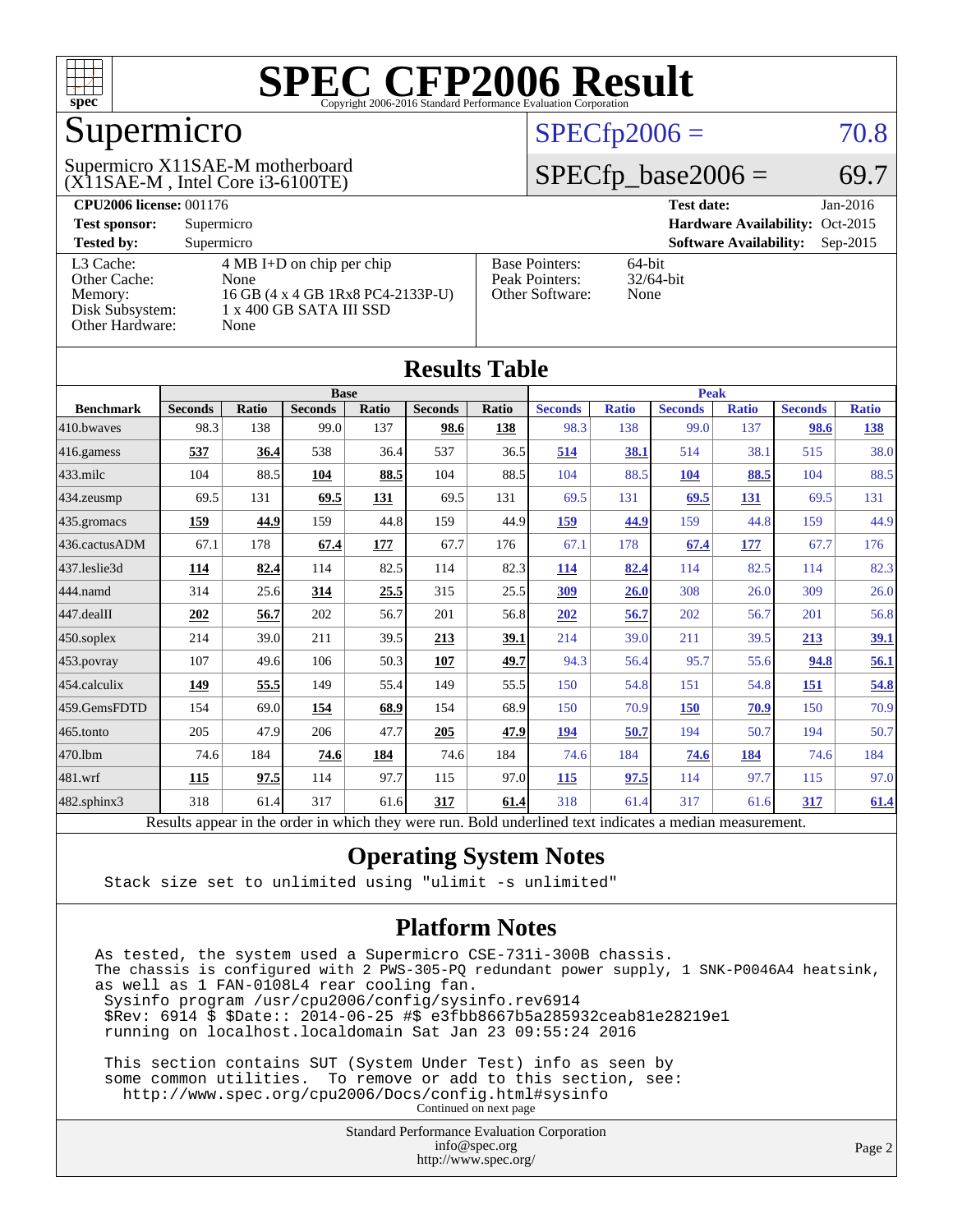

#### Supermicro

 $SPECTp2006 = 70.8$ 

(X11SAE-M , Intel Core i3-6100TE) Supermicro X11SAE-M motherboard  $SPECTp\_base2006 = 69.7$ 

**[CPU2006 license:](http://www.spec.org/auto/cpu2006/Docs/result-fields.html#CPU2006license)** 001176 **[Test date:](http://www.spec.org/auto/cpu2006/Docs/result-fields.html#Testdate)** Jan-2016 **[Test sponsor:](http://www.spec.org/auto/cpu2006/Docs/result-fields.html#Testsponsor)** Supermicro Supermicro **[Hardware Availability:](http://www.spec.org/auto/cpu2006/Docs/result-fields.html#HardwareAvailability)** Oct-2015 **[Tested by:](http://www.spec.org/auto/cpu2006/Docs/result-fields.html#Testedby)** Supermicro **Supermicro [Software Availability:](http://www.spec.org/auto/cpu2006/Docs/result-fields.html#SoftwareAvailability)** Sep-2015

#### **[Platform Notes \(Continued\)](http://www.spec.org/auto/cpu2006/Docs/result-fields.html#PlatformNotes)**

Standard Performance Evaluation Corporation [info@spec.org](mailto:info@spec.org) Page 3 From /proc/cpuinfo model name :  $Intel(R) Core(TM) i3-6100TE CPU @ 2.70GHz$  1 "physical id"s (chips) 4 "processors" cores, siblings (Caution: counting these is hw and system dependent. The following excerpts from /proc/cpuinfo might not be reliable. Use with caution.) cpu cores : 2 siblings : 4 physical 0: cores 0 1 cache size : 4096 KB From /proc/meminfo MemTotal: 16039968 kB HugePages\_Total: 0<br>Hugepagesize: 2048 kB Hugepagesize: From /etc/\*release\* /etc/\*version\* os-release: NAME="Red Hat Enterprise Linux Server" VERSION="7.1 (Maipo)" ID="rhel" ID\_LIKE="fedora" VERSION\_ID="7.1" PRETTY\_NAME="Red Hat Enterprise Linux Server 7.1 (Maipo)" ANSI\_COLOR="0;31" CPE\_NAME="cpe:/o:redhat:enterprise\_linux:7.1:GA:server" redhat-release: Red Hat Enterprise Linux Server release 7.1 (Maipo) system-release: Red Hat Enterprise Linux Server release 7.1 (Maipo) system-release-cpe: cpe:/o:redhat:enterprise\_linux:7.1:ga:server uname -a: Linux localhost.localdomain 3.10.0-229.el7.x86\_64 #1 SMP Thu Jan 29 18:37:38 EST 2015 x86 64 x86 64 x86 64 GNU/Linux run-level 3 Jan 22 12:10 SPEC is set to: /usr/cpu2006 Filesystem Type Size Used Avail Use% Mounted on /dev/sda2 xfs 369G 173G 197G 47% / Additional information from dmidecode: Warning: Use caution when you interpret this section. The 'dmidecode' program reads system data which is "intended to allow hardware to be accurately determined", but the intent may not be met, as there are frequent changes to hardware, firmware, and the "DMTF SMBIOS" standard. BIOS American Megatrends Inc. 1.0a 12/21/2015 Memory: 4x Micron 8ATF51264AZ-2G1A2 4 GB 1 rank 2133 MHz Continued on next page

<http://www.spec.org/>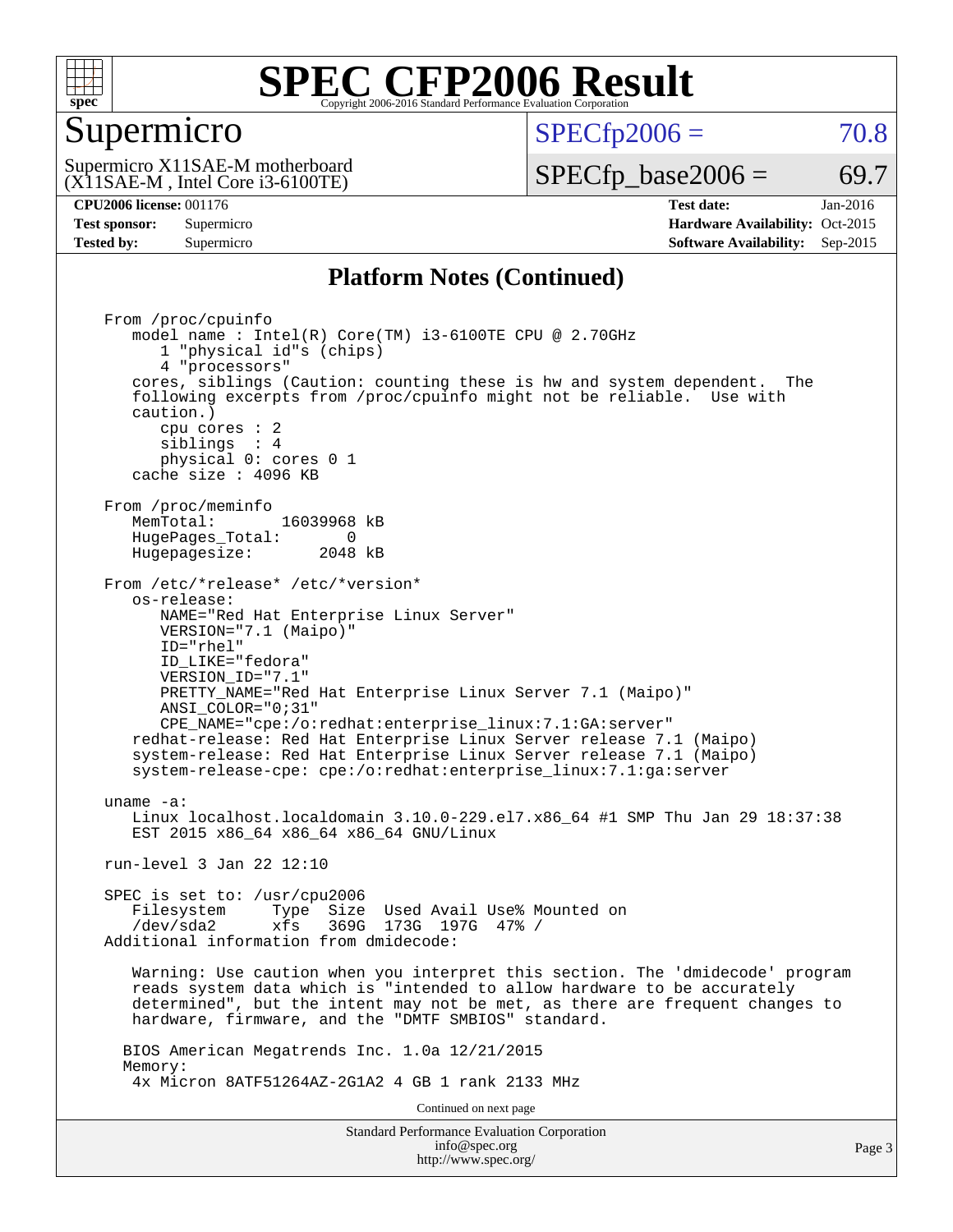

### Supermicro

 $SPECTp2006 = 70.8$ 

(X11SAE-M , Intel Core i3-6100TE) Supermicro X11SAE-M motherboard  $SPECfp\_base2006 = 69.7$ 

**[CPU2006 license:](http://www.spec.org/auto/cpu2006/Docs/result-fields.html#CPU2006license)** 001176 **[Test date:](http://www.spec.org/auto/cpu2006/Docs/result-fields.html#Testdate)** Jan-2016 **[Test sponsor:](http://www.spec.org/auto/cpu2006/Docs/result-fields.html#Testsponsor)** Supermicro Supermicro **[Hardware Availability:](http://www.spec.org/auto/cpu2006/Docs/result-fields.html#HardwareAvailability)** Oct-2015 **[Tested by:](http://www.spec.org/auto/cpu2006/Docs/result-fields.html#Testedby)** Supermicro **[Software Availability:](http://www.spec.org/auto/cpu2006/Docs/result-fields.html#SoftwareAvailability)** Sep-2015

#### **[Platform Notes \(Continued\)](http://www.spec.org/auto/cpu2006/Docs/result-fields.html#PlatformNotes)**

(End of data from sysinfo program)

#### **[General Notes](http://www.spec.org/auto/cpu2006/Docs/result-fields.html#GeneralNotes)**

Environment variables set by runspec before the start of the run: KMP\_AFFINITY = "granularity=fine,compact,1,0"  $LD$ \_LIBRARY\_PATH = "/usr/cpu2006/libs/32:/usr/cpu2006/libs/64:/usr/cpu2006/sh" OMP\_NUM\_THREADS = "2"

 Binaries compiled on a system with 1x Intel Core i5-4670K CPU + 32GB memory using RedHat EL 7.1 Transparent Huge Pages enabled with: echo always > /sys/kernel/mm/transparent\_hugepage/enabled

#### **[Base Compiler Invocation](http://www.spec.org/auto/cpu2006/Docs/result-fields.html#BaseCompilerInvocation)**

[C benchmarks](http://www.spec.org/auto/cpu2006/Docs/result-fields.html#Cbenchmarks):  $\text{icc}$  -m64

 $C++$  benchmarks:<br>icpc  $-m$ -m64

[Fortran benchmarks](http://www.spec.org/auto/cpu2006/Docs/result-fields.html#Fortranbenchmarks): [ifort -m64](http://www.spec.org/cpu2006/results/res2016q1/cpu2006-20160206-38972.flags.html#user_FCbase_intel_ifort_64bit_ee9d0fb25645d0210d97eb0527dcc06e)

[Benchmarks using both Fortran and C](http://www.spec.org/auto/cpu2006/Docs/result-fields.html#BenchmarksusingbothFortranandC): [icc -m64](http://www.spec.org/cpu2006/results/res2016q1/cpu2006-20160206-38972.flags.html#user_CC_FCbase_intel_icc_64bit_0b7121f5ab7cfabee23d88897260401c) [ifort -m64](http://www.spec.org/cpu2006/results/res2016q1/cpu2006-20160206-38972.flags.html#user_CC_FCbase_intel_ifort_64bit_ee9d0fb25645d0210d97eb0527dcc06e)

#### **[Base Portability Flags](http://www.spec.org/auto/cpu2006/Docs/result-fields.html#BasePortabilityFlags)**

| 410.bwaves: -DSPEC CPU LP64<br>416.gamess: -DSPEC CPU LP64<br>433.milc: -DSPEC CPU LP64<br>434.zeusmp: -DSPEC_CPU_LP64<br>435.gromacs: -DSPEC_CPU_LP64 -nofor_main<br>436.cactusADM: -DSPEC CPU LP64 -nofor main<br>437.leslie3d: -DSPEC CPU LP64<br>444.namd: -DSPEC CPU LP64<br>447.dealII: -DSPEC CPU LP64 |                                                                |
|---------------------------------------------------------------------------------------------------------------------------------------------------------------------------------------------------------------------------------------------------------------------------------------------------------------|----------------------------------------------------------------|
| 450.soplex: -DSPEC_CPU_LP64<br>453.povray: -DSPEC_CPU_LP64<br>454.calculix: -DSPEC CPU LP64 -nofor main<br>459. GemsFDTD: - DSPEC CPU LP64<br>465.tonto: -DSPEC CPU LP64<br>470.1bm: - DSPEC CPU LP64                                                                                                         |                                                                |
|                                                                                                                                                                                                                                                                                                               | 481.wrf: -DSPEC CPU_LP64 -DSPEC_CPU_CASE_FLAG -DSPEC_CPU_LINUX |

Continued on next page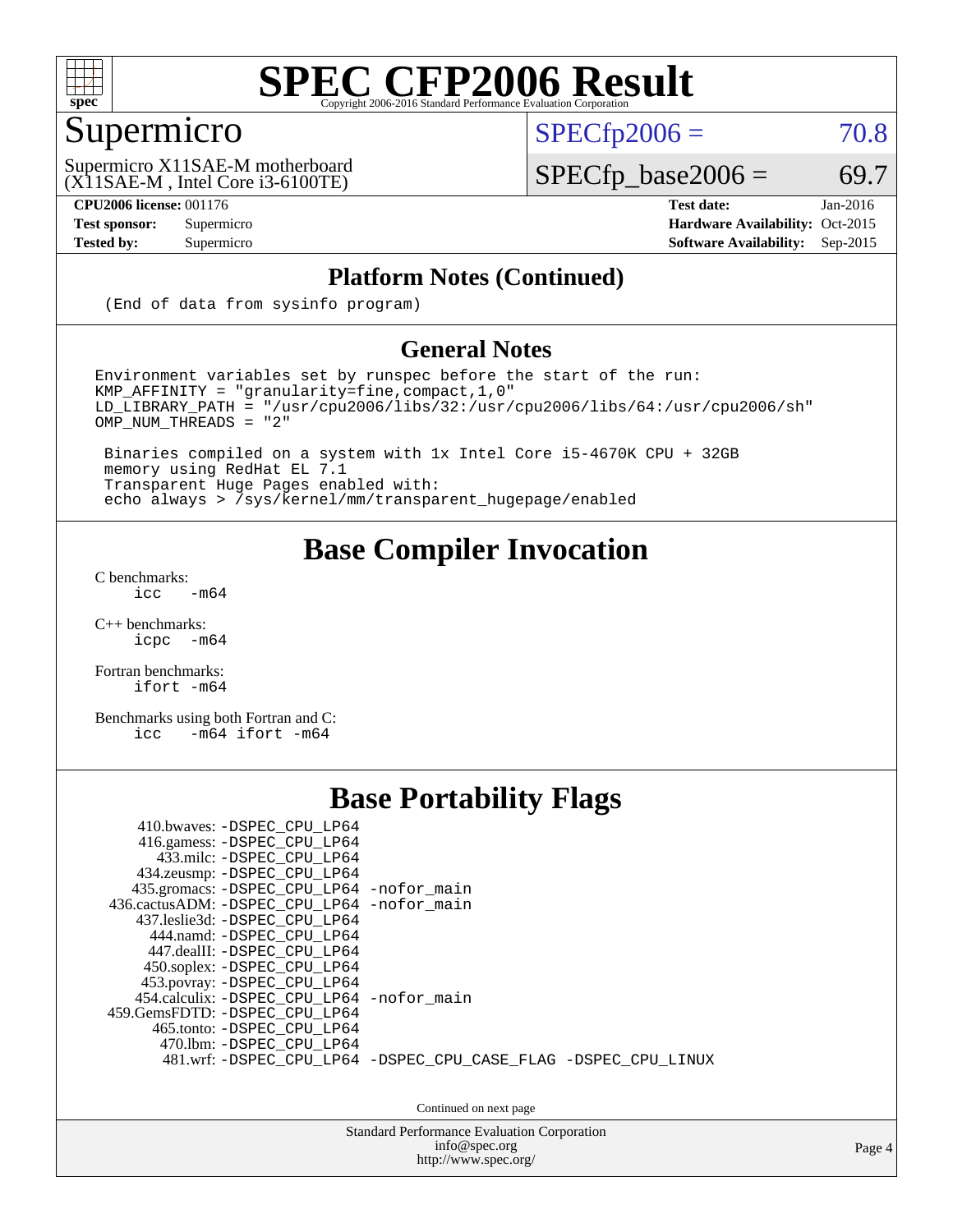

#### Supermicro

 $SPECTp2006 = 70.8$ 

(X11SAE-M , Intel Core i3-6100TE) Supermicro X11SAE-M motherboard  $SPECTp\_base2006 = 69.7$ 

**[CPU2006 license:](http://www.spec.org/auto/cpu2006/Docs/result-fields.html#CPU2006license)** 001176 **[Test date:](http://www.spec.org/auto/cpu2006/Docs/result-fields.html#Testdate)** Jan-2016

**[Test sponsor:](http://www.spec.org/auto/cpu2006/Docs/result-fields.html#Testsponsor)** Supermicro Supermicro **[Hardware Availability:](http://www.spec.org/auto/cpu2006/Docs/result-fields.html#HardwareAvailability)** Oct-2015 **[Tested by:](http://www.spec.org/auto/cpu2006/Docs/result-fields.html#Testedby)** Supermicro **Supermicro [Software Availability:](http://www.spec.org/auto/cpu2006/Docs/result-fields.html#SoftwareAvailability)** Sep-2015

#### **[Base Portability Flags \(Continued\)](http://www.spec.org/auto/cpu2006/Docs/result-fields.html#BasePortabilityFlags)**

482.sphinx3: [-DSPEC\\_CPU\\_LP64](http://www.spec.org/cpu2006/results/res2016q1/cpu2006-20160206-38972.flags.html#suite_basePORTABILITY482_sphinx3_DSPEC_CPU_LP64)

#### **[Base Optimization Flags](http://www.spec.org/auto/cpu2006/Docs/result-fields.html#BaseOptimizationFlags)**

[C benchmarks](http://www.spec.org/auto/cpu2006/Docs/result-fields.html#Cbenchmarks): [-xCORE-AVX2](http://www.spec.org/cpu2006/results/res2016q1/cpu2006-20160206-38972.flags.html#user_CCbase_f-xAVX2_5f5fc0cbe2c9f62c816d3e45806c70d7) [-ipo](http://www.spec.org/cpu2006/results/res2016q1/cpu2006-20160206-38972.flags.html#user_CCbase_f-ipo) [-O3](http://www.spec.org/cpu2006/results/res2016q1/cpu2006-20160206-38972.flags.html#user_CCbase_f-O3) [-no-prec-div](http://www.spec.org/cpu2006/results/res2016q1/cpu2006-20160206-38972.flags.html#user_CCbase_f-no-prec-div) [-parallel](http://www.spec.org/cpu2006/results/res2016q1/cpu2006-20160206-38972.flags.html#user_CCbase_f-parallel) [-opt-prefetch](http://www.spec.org/cpu2006/results/res2016q1/cpu2006-20160206-38972.flags.html#user_CCbase_f-opt-prefetch) [-ansi-alias](http://www.spec.org/cpu2006/results/res2016q1/cpu2006-20160206-38972.flags.html#user_CCbase_f-ansi-alias)

[C++ benchmarks:](http://www.spec.org/auto/cpu2006/Docs/result-fields.html#CXXbenchmarks)

[-xCORE-AVX2](http://www.spec.org/cpu2006/results/res2016q1/cpu2006-20160206-38972.flags.html#user_CXXbase_f-xAVX2_5f5fc0cbe2c9f62c816d3e45806c70d7) [-ipo](http://www.spec.org/cpu2006/results/res2016q1/cpu2006-20160206-38972.flags.html#user_CXXbase_f-ipo) [-O3](http://www.spec.org/cpu2006/results/res2016q1/cpu2006-20160206-38972.flags.html#user_CXXbase_f-O3) [-no-prec-div](http://www.spec.org/cpu2006/results/res2016q1/cpu2006-20160206-38972.flags.html#user_CXXbase_f-no-prec-div) [-opt-prefetch](http://www.spec.org/cpu2006/results/res2016q1/cpu2006-20160206-38972.flags.html#user_CXXbase_f-opt-prefetch) [-ansi-alias](http://www.spec.org/cpu2006/results/res2016q1/cpu2006-20160206-38972.flags.html#user_CXXbase_f-ansi-alias)

[Fortran benchmarks](http://www.spec.org/auto/cpu2006/Docs/result-fields.html#Fortranbenchmarks): [-xCORE-AVX2](http://www.spec.org/cpu2006/results/res2016q1/cpu2006-20160206-38972.flags.html#user_FCbase_f-xAVX2_5f5fc0cbe2c9f62c816d3e45806c70d7) [-ipo](http://www.spec.org/cpu2006/results/res2016q1/cpu2006-20160206-38972.flags.html#user_FCbase_f-ipo) [-O3](http://www.spec.org/cpu2006/results/res2016q1/cpu2006-20160206-38972.flags.html#user_FCbase_f-O3) [-no-prec-div](http://www.spec.org/cpu2006/results/res2016q1/cpu2006-20160206-38972.flags.html#user_FCbase_f-no-prec-div) [-parallel](http://www.spec.org/cpu2006/results/res2016q1/cpu2006-20160206-38972.flags.html#user_FCbase_f-parallel) [-opt-prefetch](http://www.spec.org/cpu2006/results/res2016q1/cpu2006-20160206-38972.flags.html#user_FCbase_f-opt-prefetch)

[Benchmarks using both Fortran and C](http://www.spec.org/auto/cpu2006/Docs/result-fields.html#BenchmarksusingbothFortranandC): [-xCORE-AVX2](http://www.spec.org/cpu2006/results/res2016q1/cpu2006-20160206-38972.flags.html#user_CC_FCbase_f-xAVX2_5f5fc0cbe2c9f62c816d3e45806c70d7) [-ipo](http://www.spec.org/cpu2006/results/res2016q1/cpu2006-20160206-38972.flags.html#user_CC_FCbase_f-ipo) [-O3](http://www.spec.org/cpu2006/results/res2016q1/cpu2006-20160206-38972.flags.html#user_CC_FCbase_f-O3) [-no-prec-div](http://www.spec.org/cpu2006/results/res2016q1/cpu2006-20160206-38972.flags.html#user_CC_FCbase_f-no-prec-div) [-parallel](http://www.spec.org/cpu2006/results/res2016q1/cpu2006-20160206-38972.flags.html#user_CC_FCbase_f-parallel) [-opt-prefetch](http://www.spec.org/cpu2006/results/res2016q1/cpu2006-20160206-38972.flags.html#user_CC_FCbase_f-opt-prefetch) [-ansi-alias](http://www.spec.org/cpu2006/results/res2016q1/cpu2006-20160206-38972.flags.html#user_CC_FCbase_f-ansi-alias)

#### **[Peak Compiler Invocation](http://www.spec.org/auto/cpu2006/Docs/result-fields.html#PeakCompilerInvocation)**

[C benchmarks](http://www.spec.org/auto/cpu2006/Docs/result-fields.html#Cbenchmarks):  $-m64$ 

[C++ benchmarks:](http://www.spec.org/auto/cpu2006/Docs/result-fields.html#CXXbenchmarks) [icpc -m64](http://www.spec.org/cpu2006/results/res2016q1/cpu2006-20160206-38972.flags.html#user_CXXpeak_intel_icpc_64bit_bedb90c1146cab66620883ef4f41a67e)

[Fortran benchmarks](http://www.spec.org/auto/cpu2006/Docs/result-fields.html#Fortranbenchmarks): [ifort -m64](http://www.spec.org/cpu2006/results/res2016q1/cpu2006-20160206-38972.flags.html#user_FCpeak_intel_ifort_64bit_ee9d0fb25645d0210d97eb0527dcc06e)

```
Benchmarks using both Fortran and C: 
icc -m64 ifort -m64
```
#### **[Peak Portability Flags](http://www.spec.org/auto/cpu2006/Docs/result-fields.html#PeakPortabilityFlags)**

Same as Base Portability Flags

### **[Peak Optimization Flags](http://www.spec.org/auto/cpu2006/Docs/result-fields.html#PeakOptimizationFlags)**

[C benchmarks](http://www.spec.org/auto/cpu2006/Docs/result-fields.html#Cbenchmarks):

433.milc: basepeak = yes

Continued on next page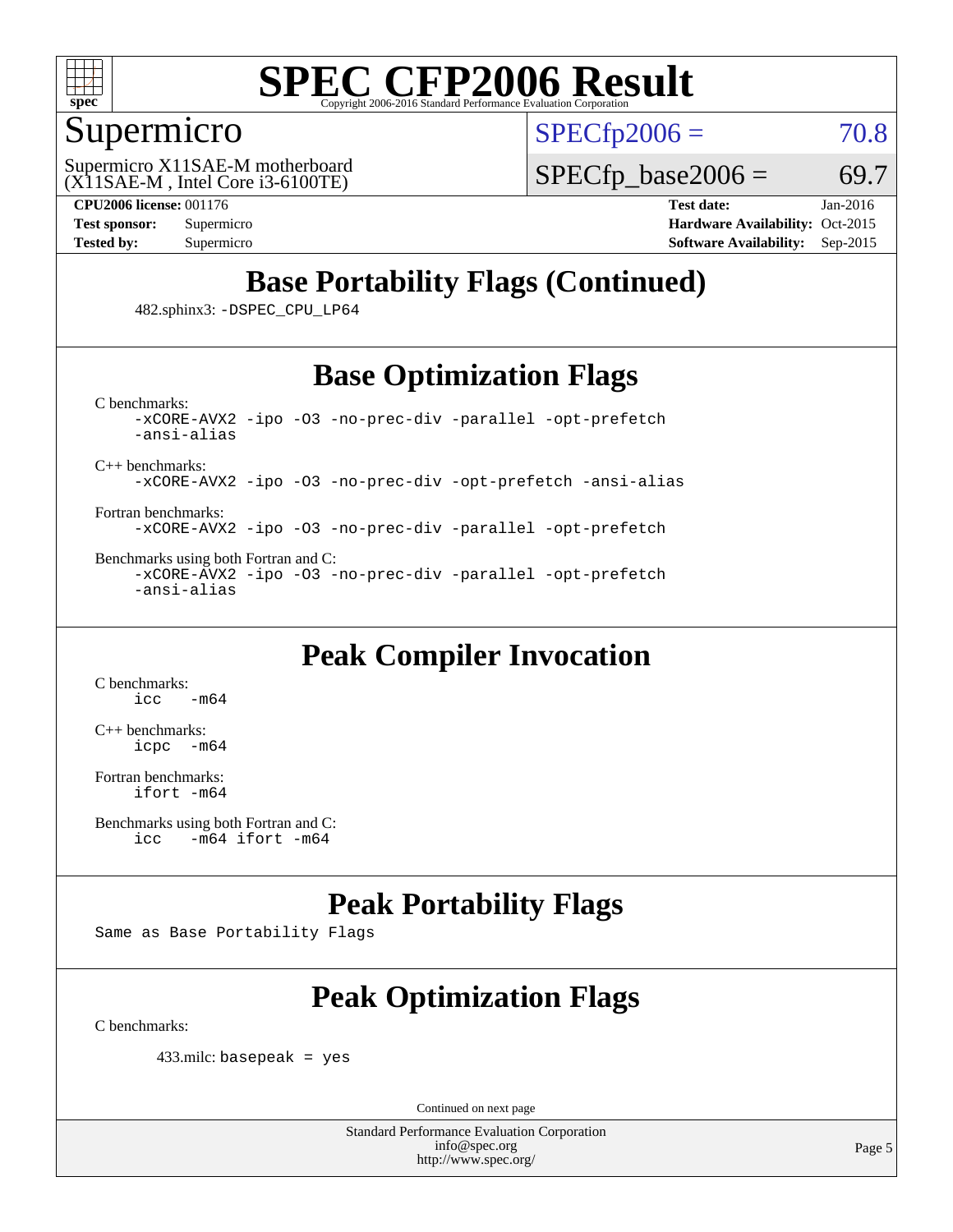

Supermicro

 $SPECTp2006 = 70.8$ 

(X11SAE-M , Intel Core i3-6100TE) Supermicro X11SAE-M motherboard  $SPECTp\_base2006 = 69.7$ 

**[CPU2006 license:](http://www.spec.org/auto/cpu2006/Docs/result-fields.html#CPU2006license)** 001176 **[Test date:](http://www.spec.org/auto/cpu2006/Docs/result-fields.html#Testdate)** Jan-2016 **[Test sponsor:](http://www.spec.org/auto/cpu2006/Docs/result-fields.html#Testsponsor)** Supermicro Supermicro **[Hardware Availability:](http://www.spec.org/auto/cpu2006/Docs/result-fields.html#HardwareAvailability)** Oct-2015 **[Tested by:](http://www.spec.org/auto/cpu2006/Docs/result-fields.html#Testedby)** Supermicro **[Software Availability:](http://www.spec.org/auto/cpu2006/Docs/result-fields.html#SoftwareAvailability)** Sep-2015

#### **[Peak Optimization Flags \(Continued\)](http://www.spec.org/auto/cpu2006/Docs/result-fields.html#PeakOptimizationFlags)**

 $470$ .lbm: basepeak = yes 482.sphinx3: basepeak = yes [C++ benchmarks:](http://www.spec.org/auto/cpu2006/Docs/result-fields.html#CXXbenchmarks) 444.namd: [-xCORE-AVX2](http://www.spec.org/cpu2006/results/res2016q1/cpu2006-20160206-38972.flags.html#user_peakPASS2_CXXFLAGSPASS2_LDFLAGS444_namd_f-xAVX2_5f5fc0cbe2c9f62c816d3e45806c70d7)(pass 2) [-prof-gen:threadsafe](http://www.spec.org/cpu2006/results/res2016q1/cpu2006-20160206-38972.flags.html#user_peakPASS1_CXXFLAGSPASS1_LDFLAGS444_namd_prof_gen_21a26eb79f378b550acd7bec9fe4467a)(pass 1)  $-i\text{po}(pass 2) -\overline{0}3(pass 2) -no-prec-div(pass 2)$  $-i\text{po}(pass 2) -\overline{0}3(pass 2) -no-prec-div(pass 2)$  $-i\text{po}(pass 2) -\overline{0}3(pass 2) -no-prec-div(pass 2)$ [-par-num-threads=1](http://www.spec.org/cpu2006/results/res2016q1/cpu2006-20160206-38972.flags.html#user_peakPASS1_CXXFLAGSPASS1_LDFLAGS444_namd_par_num_threads_786a6ff141b4e9e90432e998842df6c2)(pass 1) [-prof-use](http://www.spec.org/cpu2006/results/res2016q1/cpu2006-20160206-38972.flags.html#user_peakPASS2_CXXFLAGSPASS2_LDFLAGS444_namd_prof_use_bccf7792157ff70d64e32fe3e1250b55)(pass 2) [-fno-alias](http://www.spec.org/cpu2006/results/res2016q1/cpu2006-20160206-38972.flags.html#user_peakCXXOPTIMIZEOPTIMIZE444_namd_f-no-alias_694e77f6c5a51e658e82ccff53a9e63a) [-auto-ilp32](http://www.spec.org/cpu2006/results/res2016q1/cpu2006-20160206-38972.flags.html#user_peakCXXOPTIMIZE444_namd_f-auto-ilp32)  $447$ .dealII: basepeak = yes 450.soplex: basepeak = yes 453.povray: [-xCORE-AVX2](http://www.spec.org/cpu2006/results/res2016q1/cpu2006-20160206-38972.flags.html#user_peakPASS2_CXXFLAGSPASS2_LDFLAGS453_povray_f-xAVX2_5f5fc0cbe2c9f62c816d3e45806c70d7)(pass 2) [-prof-gen:threadsafe](http://www.spec.org/cpu2006/results/res2016q1/cpu2006-20160206-38972.flags.html#user_peakPASS1_CXXFLAGSPASS1_LDFLAGS453_povray_prof_gen_21a26eb79f378b550acd7bec9fe4467a)(pass 1)  $-ipo(pass 2)$  $-ipo(pass 2)$   $-03(pass 2)$   $-no-prec-div(pass 2)$  $-no-prec-div(pass 2)$ [-par-num-threads=1](http://www.spec.org/cpu2006/results/res2016q1/cpu2006-20160206-38972.flags.html#user_peakPASS1_CXXFLAGSPASS1_LDFLAGS453_povray_par_num_threads_786a6ff141b4e9e90432e998842df6c2)(pass 1) [-prof-use](http://www.spec.org/cpu2006/results/res2016q1/cpu2006-20160206-38972.flags.html#user_peakPASS2_CXXFLAGSPASS2_LDFLAGS453_povray_prof_use_bccf7792157ff70d64e32fe3e1250b55)(pass 2) [-unroll4](http://www.spec.org/cpu2006/results/res2016q1/cpu2006-20160206-38972.flags.html#user_peakCXXOPTIMIZE453_povray_f-unroll_4e5e4ed65b7fd20bdcd365bec371b81f) [-ansi-alias](http://www.spec.org/cpu2006/results/res2016q1/cpu2006-20160206-38972.flags.html#user_peakCXXOPTIMIZE453_povray_f-ansi-alias) [Fortran benchmarks](http://www.spec.org/auto/cpu2006/Docs/result-fields.html#Fortranbenchmarks):  $410.bwaves: basepeak = yes$  416.gamess: [-xCORE-AVX2](http://www.spec.org/cpu2006/results/res2016q1/cpu2006-20160206-38972.flags.html#user_peakPASS2_FFLAGSPASS2_LDFLAGS416_gamess_f-xAVX2_5f5fc0cbe2c9f62c816d3e45806c70d7)(pass 2) [-prof-gen:threadsafe](http://www.spec.org/cpu2006/results/res2016q1/cpu2006-20160206-38972.flags.html#user_peakPASS1_FFLAGSPASS1_LDFLAGS416_gamess_prof_gen_21a26eb79f378b550acd7bec9fe4467a)(pass 1)  $-i\text{po}(pass 2)$   $-\tilde{O}3(pass 2)$   $-no-prec-div(pass 2)$  $-no-prec-div(pass 2)$ [-par-num-threads=1](http://www.spec.org/cpu2006/results/res2016q1/cpu2006-20160206-38972.flags.html#user_peakPASS1_FFLAGSPASS1_LDFLAGS416_gamess_par_num_threads_786a6ff141b4e9e90432e998842df6c2)(pass 1) [-prof-use](http://www.spec.org/cpu2006/results/res2016q1/cpu2006-20160206-38972.flags.html#user_peakPASS2_FFLAGSPASS2_LDFLAGS416_gamess_prof_use_bccf7792157ff70d64e32fe3e1250b55)(pass 2) [-unroll2](http://www.spec.org/cpu2006/results/res2016q1/cpu2006-20160206-38972.flags.html#user_peakOPTIMIZE416_gamess_f-unroll_784dae83bebfb236979b41d2422d7ec2) [-inline-level=0](http://www.spec.org/cpu2006/results/res2016q1/cpu2006-20160206-38972.flags.html#user_peakOPTIMIZE416_gamess_f-inline-level_318d07a09274ad25e8d15dbfaa68ba50) [-scalar-rep-](http://www.spec.org/cpu2006/results/res2016q1/cpu2006-20160206-38972.flags.html#user_peakOPTIMIZE416_gamess_f-disablescalarrep_abbcad04450fb118e4809c81d83c8a1d) 434.zeusmp: basepeak = yes 437.leslie3d: basepeak = yes 459.GemsFDTD: [-xCORE-AVX2](http://www.spec.org/cpu2006/results/res2016q1/cpu2006-20160206-38972.flags.html#user_peakPASS2_FFLAGSPASS2_LDFLAGS459_GemsFDTD_f-xAVX2_5f5fc0cbe2c9f62c816d3e45806c70d7)(pass 2) [-prof-gen:threadsafe](http://www.spec.org/cpu2006/results/res2016q1/cpu2006-20160206-38972.flags.html#user_peakPASS1_FFLAGSPASS1_LDFLAGS459_GemsFDTD_prof_gen_21a26eb79f378b550acd7bec9fe4467a)(pass 1)  $-i\text{po}(pass 2) -\overline{0}3(pass 2) -no-prec-div(pass 2)$  $-i\text{po}(pass 2) -\overline{0}3(pass 2) -no-prec-div(pass 2)$  $-i\text{po}(pass 2) -\overline{0}3(pass 2) -no-prec-div(pass 2)$ [-par-num-threads=1](http://www.spec.org/cpu2006/results/res2016q1/cpu2006-20160206-38972.flags.html#user_peakPASS1_FFLAGSPASS1_LDFLAGS459_GemsFDTD_par_num_threads_786a6ff141b4e9e90432e998842df6c2)(pass 1) [-prof-use](http://www.spec.org/cpu2006/results/res2016q1/cpu2006-20160206-38972.flags.html#user_peakPASS2_FFLAGSPASS2_LDFLAGS459_GemsFDTD_prof_use_bccf7792157ff70d64e32fe3e1250b55)(pass 2) [-unroll2](http://www.spec.org/cpu2006/results/res2016q1/cpu2006-20160206-38972.flags.html#user_peakOPTIMIZE459_GemsFDTD_f-unroll_784dae83bebfb236979b41d2422d7ec2) [-inline-level=0](http://www.spec.org/cpu2006/results/res2016q1/cpu2006-20160206-38972.flags.html#user_peakOPTIMIZE459_GemsFDTD_f-inline-level_318d07a09274ad25e8d15dbfaa68ba50) [-opt-prefetch](http://www.spec.org/cpu2006/results/res2016q1/cpu2006-20160206-38972.flags.html#user_peakOPTIMIZE459_GemsFDTD_f-opt-prefetch) [-parallel](http://www.spec.org/cpu2006/results/res2016q1/cpu2006-20160206-38972.flags.html#user_peakOPTIMIZE459_GemsFDTD_f-parallel) 465.tonto: [-xCORE-AVX2](http://www.spec.org/cpu2006/results/res2016q1/cpu2006-20160206-38972.flags.html#user_peakPASS2_FFLAGSPASS2_LDFLAGS465_tonto_f-xAVX2_5f5fc0cbe2c9f62c816d3e45806c70d7)(pass 2) [-prof-gen:threadsafe](http://www.spec.org/cpu2006/results/res2016q1/cpu2006-20160206-38972.flags.html#user_peakPASS1_FFLAGSPASS1_LDFLAGS465_tonto_prof_gen_21a26eb79f378b550acd7bec9fe4467a)(pass 1)  $-i\text{po}(pass 2) -\overline{O}3(pass 2)$  [-no-prec-div](http://www.spec.org/cpu2006/results/res2016q1/cpu2006-20160206-38972.flags.html#user_peakPASS2_FFLAGSPASS2_LDFLAGS465_tonto_f-no-prec-div)(pass 2) [-par-num-threads=1](http://www.spec.org/cpu2006/results/res2016q1/cpu2006-20160206-38972.flags.html#user_peakPASS1_FFLAGSPASS1_LDFLAGS465_tonto_par_num_threads_786a6ff141b4e9e90432e998842df6c2)(pass 1) [-prof-use](http://www.spec.org/cpu2006/results/res2016q1/cpu2006-20160206-38972.flags.html#user_peakPASS2_FFLAGSPASS2_LDFLAGS465_tonto_prof_use_bccf7792157ff70d64e32fe3e1250b55)(pass 2) [-inline-calloc](http://www.spec.org/cpu2006/results/res2016q1/cpu2006-20160206-38972.flags.html#user_peakOPTIMIZE465_tonto_f-inline-calloc) [-opt-malloc-options=3](http://www.spec.org/cpu2006/results/res2016q1/cpu2006-20160206-38972.flags.html#user_peakOPTIMIZE465_tonto_f-opt-malloc-options_13ab9b803cf986b4ee62f0a5998c2238) [-auto](http://www.spec.org/cpu2006/results/res2016q1/cpu2006-20160206-38972.flags.html#user_peakOPTIMIZE465_tonto_f-auto) [-unroll4](http://www.spec.org/cpu2006/results/res2016q1/cpu2006-20160206-38972.flags.html#user_peakOPTIMIZE465_tonto_f-unroll_4e5e4ed65b7fd20bdcd365bec371b81f) [Benchmarks using both Fortran and C](http://www.spec.org/auto/cpu2006/Docs/result-fields.html#BenchmarksusingbothFortranandC): 435.gromacs: basepeak = yes 436.cactusADM: basepeak = yes Continued on next page